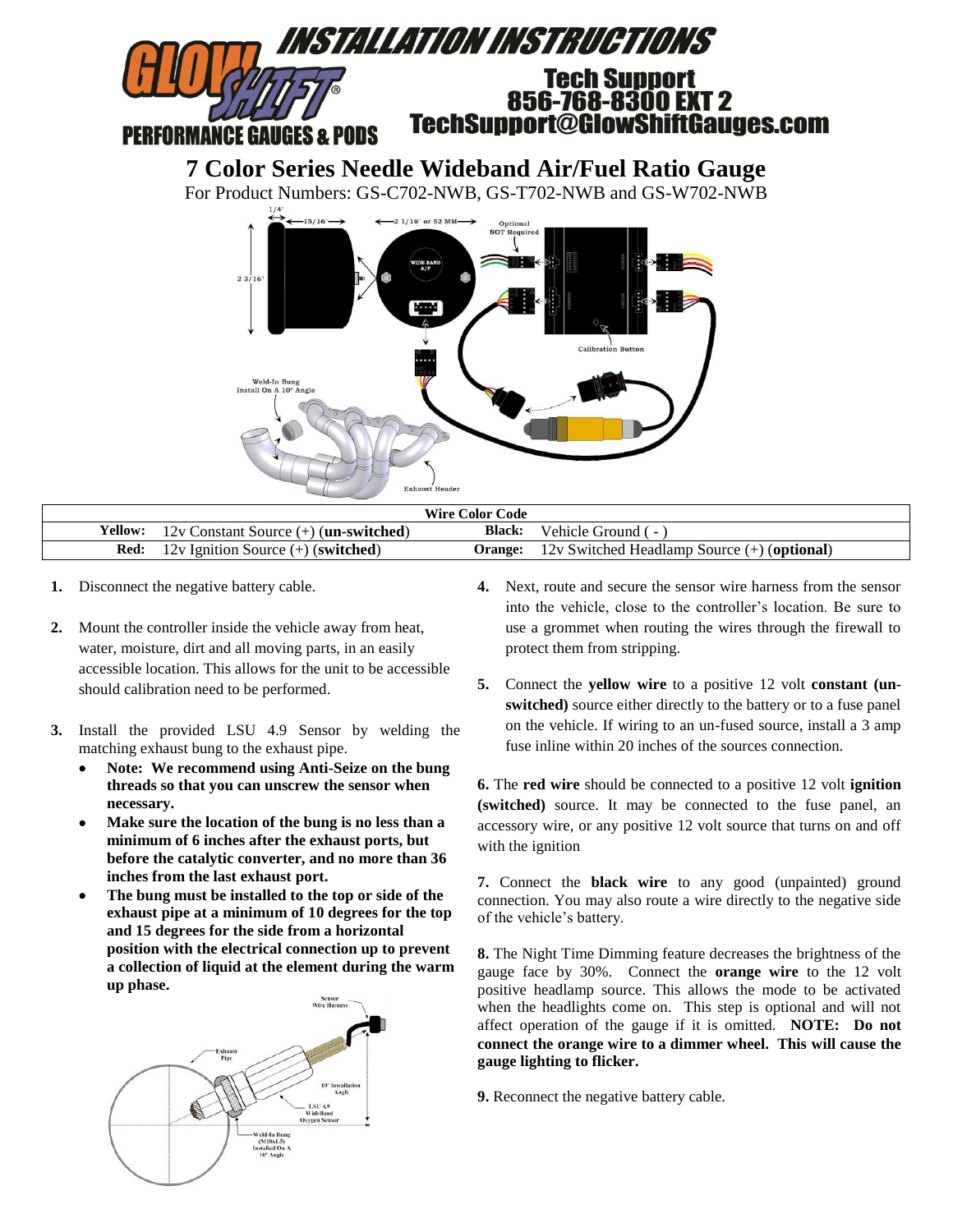

### **Calibration Schedule**

#### **Prior to calibration remove the sensor from the bung. This will ensure a proper calibration.**

To obtain the most accurate results from your gauge, please follow the calibration schedule pre and post installation:

### **A. For Everyday Driven Vehicles**

- Calibrate after installation.
- Calibrate again, after 3 months of use.
- Calibrate twice a year or every 10,000 miles (whichever comes first).

### **B. For Race Vehicles**

- Calibrate after installation.
- Calibrate once per race weekend.

## **C. Dynamometer Use**

- Calibrate after installation.
- Calibrate every 2-3 days, depending on the amount of usage.

### **Functions:**

- **1.** Prior to operation, the sensor must warm up for 30 seconds. This is a mandatory process every time the gauge and sensor are powered from a cold vehicle start. The needle will flash on and off as the face will flash bright and dim until the warm up phase is complete.
- **2.** If necessary you may perform a manual calibration by pressing the button on the controller for 5 seconds, to initialize a controller /sensor calibration sequence. The needle will flash until the calibrating process is over and then automatically start the warm up phase.
- **3.** If the entire face of the gauge and needle are flashing then there is a sensor error detected. Check and confirm the connection of the sensor and wire harness to and from the controller unit. If the connections are secure and in place, press the button on the controller for 10 seconds to reset the controller to the original factory settings. The display will go blank for 10 seconds and then automatically start the warm up phase. After this, the factory settings are programmed and restored to your controller. If your entire display flashes again, your sensor may be defective.

**Data Logging Output:** Offers two analog outputs for monitoring and capturing Air / Fuel Ratio using a third party data log device

| <b>Wire Color</b> | <b>Function</b>                                                            | <b>Connection</b> | <b>Signal Voltage</b> |
|-------------------|----------------------------------------------------------------------------|-------------------|-----------------------|
| Green             | Provides the positive $(+)$ analog NARROWBAND voltage output signals.      | Data Logger $(+)$ | $0 - 1$ volts         |
| <b>Brown</b>      | Provides the positive $(+)$ analog WIDEBAND voltage output signals.        | Data Logger $(+)$ | $0-5$ volts           |
| <b>Black</b>      | Provides the negative (-) ground reference for both analog NARROWBAND $\&$ | Data Logger (-)   | Ground                |
|                   | WIDEBAND voltage output signals.                                           |                   |                       |

| <b>AFR Quality</b> | <b>AFR Value</b>         |
|--------------------|--------------------------|
| RICH:              | $10 \sim 12.9$ AFR       |
| <b>OPTIMAL:</b>    | $13 \sim 17.9$ AFR       |
| LEAN:              | $18 \sim 20 \text{ AFR}$ |

### *Additional Installation Information & Material Requirements*

- **GlowShift Gauges Approved Conductor Wires:** Successfully installing GlowShift Gauges may require lengths of wire (sizes and quantity depend on vehicle, gauge type, gauge location and / or sensor location). For correct and proper GlowShift Gauge installation and operation, the use of 18 Gauge (wire diameter) automotive grade conductor wire with sheathing is recommended for one or more gauges per vehicle. When installing and routing wires from the engine compartment, to inside the vehicle cabin, always employ the use of a rubber grommet. This will prevent and deter the stripping of power supply and / or sensor wires that is necessary to deliver vital statistics about your engine to your GlowShift engine monitoring instruments. Never use wire nuts to fasten or bound vehicle / gauge or sensor wiring. Always use securing crimp connectors or solder individual wire junctions together for optimum gauge installation and operation.
- **GlowShift Gauges Approved Installation Accessories:** GlowShift Gauges may require the installer or user to provide additional products, accessories or adapters for the correct installation and operation of a gauge or sensor, as per the GlowShift Installation Instructions. When installing and routing hoses to or from the engine compartment, to inside the vehicle cabin, always employ the use of a rubber grommet. This will prevent and deter the stretching or pinching of hoses that is necessary to deliver vital statistics about your engine to your GlowShift engine monitoring instruments.
- **GlowShift Gauges Installation Instructions:** Installation documents are solely to provide a guide for individuals that are mechanically and electronically able to install products. If you are unsure about the correct procedure of installation for a product or device, you should consult a professional mechanic or an Authorized GlowShift Installer.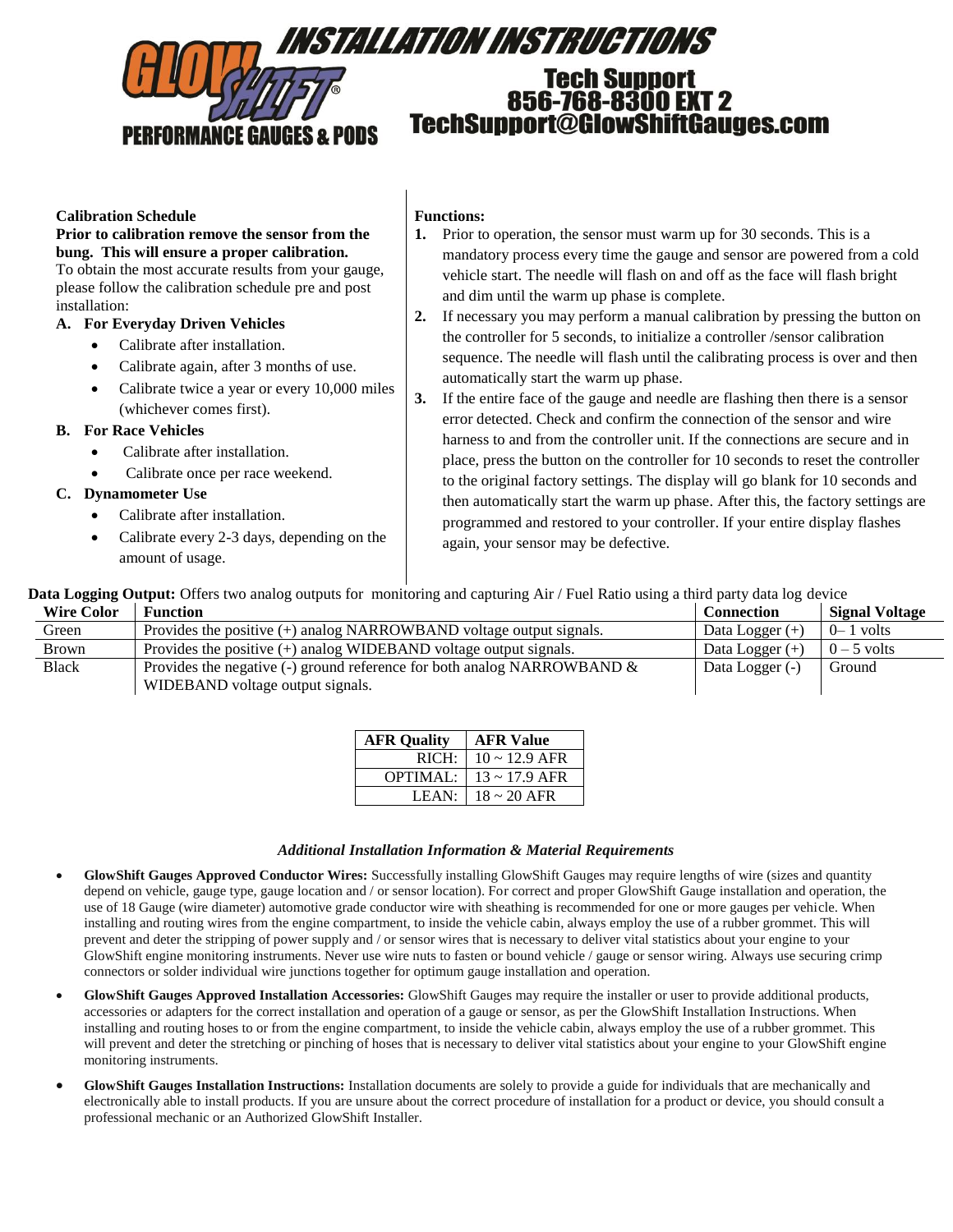

# **ONE YEAR NON-TRANSFERRABLE LIMITED WARRANTY AND DISCLAIMER**

GlowShift Gauges, LLC ("GlowShift") warrants to the original retail consumer purchaser, and not any other purchaser or subsequent owner, that this Product will be free from defects in material or workmanship for a period of **one (1) year** from the purchase date.

For a period of **one (1) year** from the date of purchase, at no charge to the Purchaser, GlowShift will repair or replace this Product if it is determined by GlowShift to be defective. After the warranty period, the Purchaser must pay all charges for parts and labor.

Coverage under this warranty is only valid within the United States, including its territories, as well as in certain other countries. Purchasers should check our website, [www.GlowShift.com,](http://www.glowshift.com/) to determine the warranty coverage in the countries in which they are located.

GlowShift does **not warrant the installation** of the Product, which is the sole responsibility of the Purchaser. Installation should be done by licensed professionals. Improper installation may cause damage to the Product and any vehicle in which it is installed, and may cause burns and electrical injury to individuals. GlowShift's warranty does not cover any expenses incurred in removing Products that are defective or re-installing replacement Products in their place.

During the warranty period, to have the Product repaired or replaced, the Purchaser must return the Product, freight prepaid by the Purchaser, to GlowShift (but for customers in the contiguous United States, GlowShift will pay the shipping charges if any Product fails during the first thirty (30) days after purchase). The Product must be returned in its original carton or in a similar package affording an equal degree of protection. GlowShift will return the repaired or replaced Product, freight prepaid, to the Purchaser. GlowShift does not provide Purchasers with temporary replacement units during the warranty period or at any other time.

This limited warranty is non-transferrable and will automatically terminate if the original retail consumer purchaser resells the Product or transfers the vehicle in which the Product is installed. An "original retail consumer purchaser" is a person who originally purchases the Product, or a gift recipient of a new Product that is in its original packaging and unopened.

This limited warranty is subject to all of the following terms and conditions:

## **TERMS AND CONDITIONS**

1. **NOTIFICATION OF CLAIMS; WARRANTY SERVICE**: If Purchaser believes that a Product is defective in material or workmanship, written notice with an explanation of the claim shall be given promptly by Purchaser to GlowShift. All warranty claims must be made within the warranty period, and any Products returned to GlowShift must be shipped in accordance with GlowShift's procedures (including use of RMA numbers supplied by GlowShift after notification). The repair or replacement of any Product or part thereof shall not extend the original warranty period. The specific warranty on the repaired part only (not including gauge sensors) shall be in effect for a period of ninety (90) days following the repair or replacement of that part, or the remaining period of the Product warranty, whichever is greater. GlowShift does not provide a warranty on replacement gauge sensors.

2. **EXCLUSIVE REMEDY; ACCEPTANCE**: Purchaser's exclusive remedy and GlowShift's sole obligation is to supply (or pay for) all labor necessary to repair any Product found to be defective within the repair or replacement fails to remedy the defect. Purchaser's failure to make a claim as provided in paragraph 1 above or continued use of the Product shall constitute an unqualified acceptance of such Product and a waiver by Purchaser of all claims thereto.

3. **EXCEPTIONS TO LIMITED WARRANTY:** GlowShift shall have no obligation to Purchaser with respect to any Product that is subjected to any of the following: abuse, improper use, negligence, accident, modification, failure to follow the operating procedures outlined in the user's manual, failure to follow the maintenance procedures in the service manual for the Product, attempted repair by non-qualified personnel, operation of the Product outside of the published environmental and electrical parameters, or if the Product's original identification (trademark, serial number) markings have been defaced, altered, or removed. GlowShift excludes from warranty coverage Products sold AS IS and/or WITH ALL FAULTS. GlowShift also excludes from warranty coverage any consumable items such as fuses and batteries.

All software and accompanying documentation furnished with, or as part of the Product is furnished "AS IS" (i.e., without any warranty of any kind), except where expressly provided otherwise in any documentation or license agreement furnished with the Product.